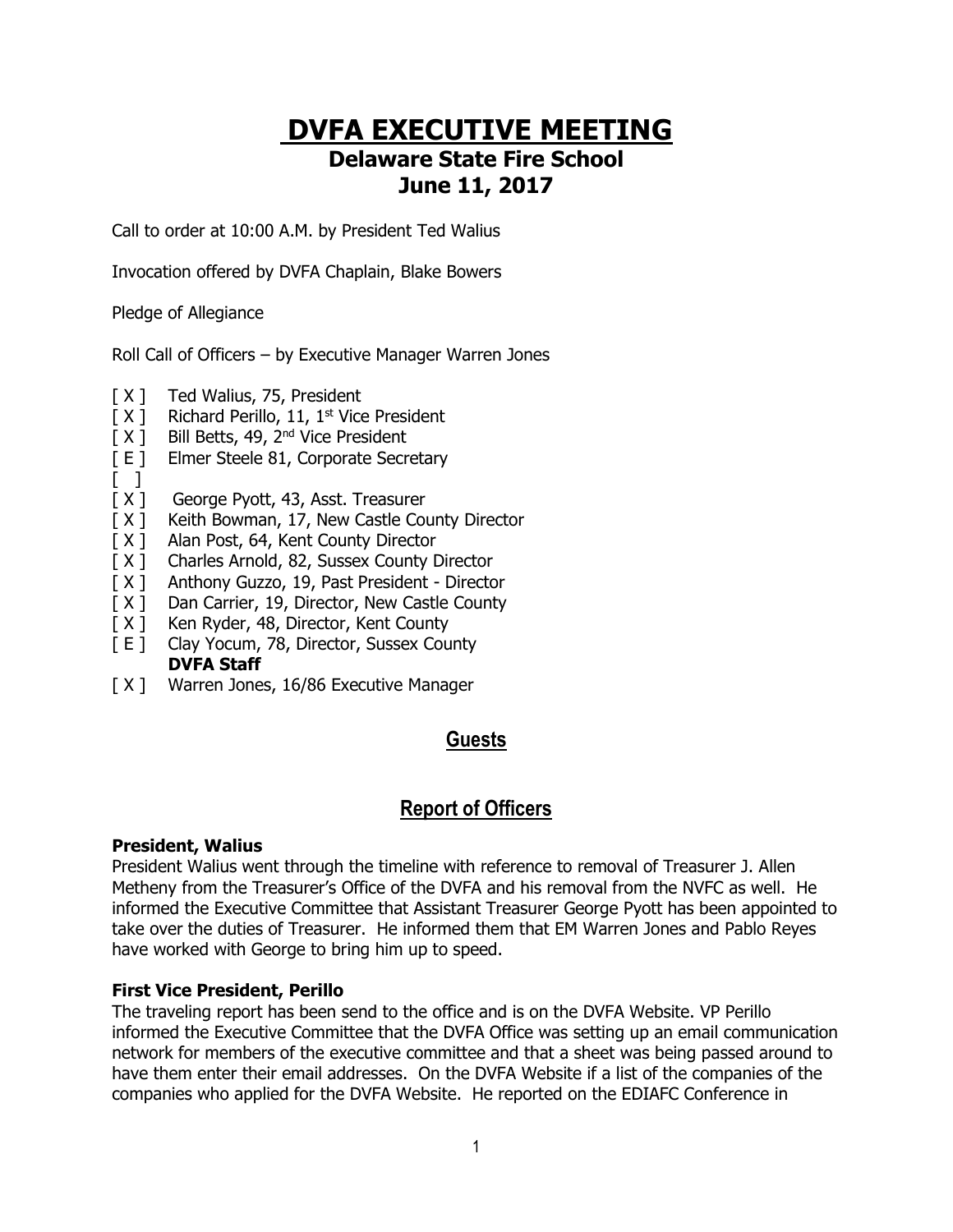Rehoboth and congratulated President Bill Betts on a very successful term. He also reported on the committee selection for this year. Committees will be selected in September by the new officers. Sheets will be sent out and there will be a location at the conference were you can sign up for committees. After committee selection has been made the chairperson of that committee will contact each member of that committee to notify them of their appointment to the committee and passing along any information necessary. He next reported on the Special Olympics of Delaware's Over the Edge fund raising event and that raised \$23,000. He would like to see the entire fire service in Delaware get involved in SODE and make it a statewide sponsorship.

#### **Second Vice President, Betts**

My report has already send in to the office. He reported on his EDIAFC meeting. He reported on the Cumberland Valley seven state meeting and the knowledge gained from both. He talked about the CVVFA meeting were Bill Preston, our attorney, came to the meeting and gave a very good legal presentation of things we should be doing in the fire service. He reported on our meeting with all the Delaware Congressional Delegation (Blunt-Rochester, Carper and Coons) while at the CFSI. He talked about how CFSI and IAFC are key factors in making sure the AFG and SAFER grants are funded. He reported on FDIC and the two opening ceremonies as well as the classes he attended. He talked about his experience as President of the EDIAFC and the recent EDIAFC Conference in Rehoboth.

Secretary: Steele, Excused on assignment

#### **Assistant Treasurer, Pyott**

Read the totals of March 18 to June 17 Report and covered the totals of the all accounts

Motion needed to Accept Officers reports and spread them upon the minuets Motion by Carroll Jester, Second by Dick Ward to accept the Officer's Reports, Motion Passed.

### **Executive Manager Report: Warren Jones**

#### Legislative Hall:

The budget situation is not going well. The Joint Finance Committee has stopped work on the budget. Several weeks ago there was proposal to cut our Grant in Aid by \$1 Million Dollars, remove us out of Grant in Aid, place us in the budget under the commission and have the commission decide how the money would be distributed and who would get it. By the end of the day we had the votes to stop that proposal. However, that doesn't mean we are safe from any cuts. We can't wait until we here of cuts we need to work now to stop it before it happens. We are asking each of you to contact your legislators and ask them to vote against any cuts for the fire service. To some Grant in Aid's \$5.8 million might not seem like much but to you all in Kent and Sussex County, because of leveling up and equalization, it is substantial.

This is a very though year with partisan politics playing a key role. The Governor wants to make up the \$400 million deficit with 50% cuts and 50% in new income. Right now that is not being done and doesn't look like it will be anytime soon. I've heard talk of going right past July 1 into the next week.

NFFF: The NFFF Memorial is October 8 at Emmitsburg. The DVFA is providing busses to take any Firefighter or Ladies Auxiliary member to the memorial service. We sent out registration flyers to all the fire companies. We need to know some idea of how many will be going so we can order the busses. Right now we have 75 signed up. If you are ordering your own bus or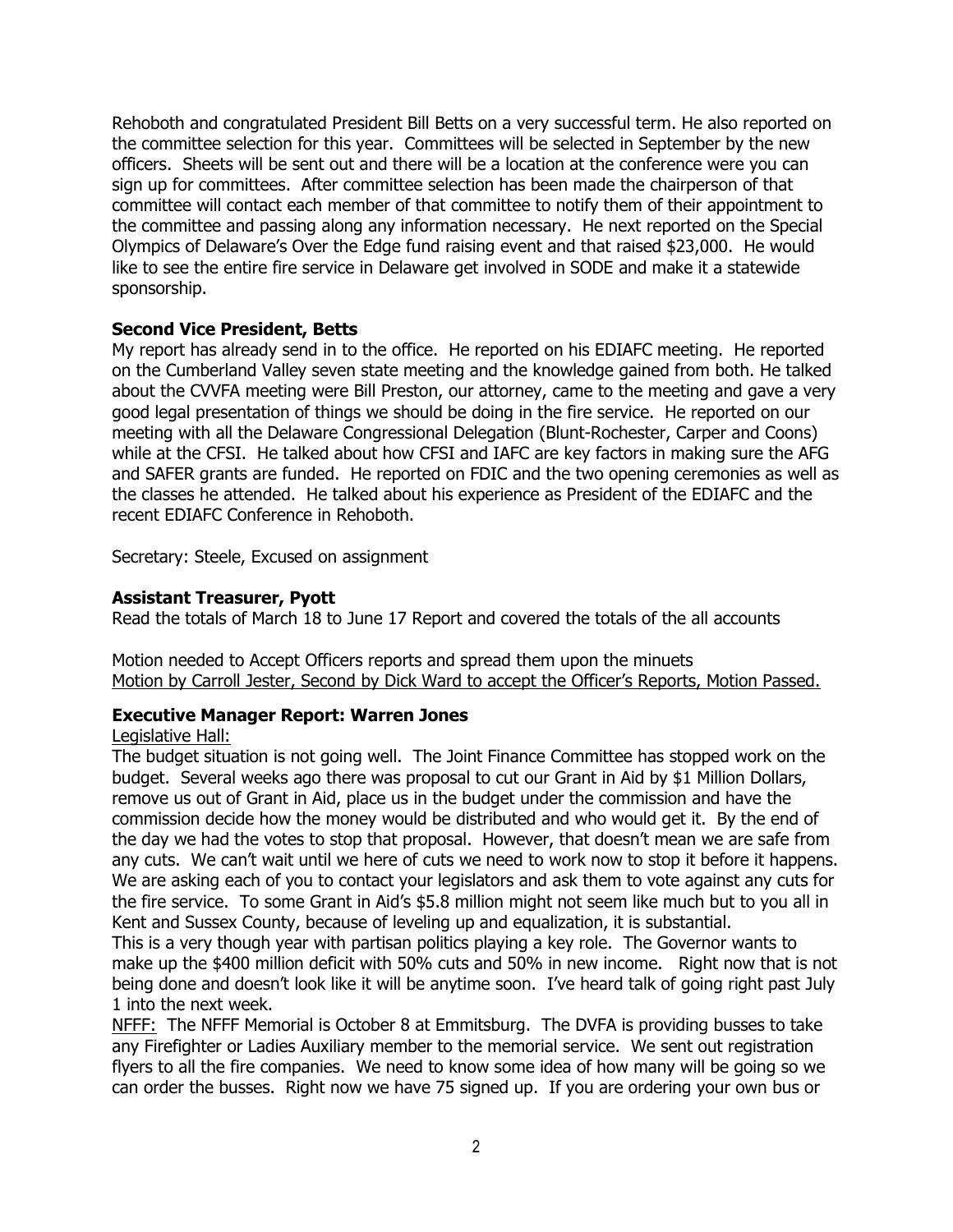going on your own we are arranging for reserve seating. Let us know approximately how many are coming even if going on your own. We are ordering the busses next week.

I want to wish you all a Happy 4<sup>th</sup> of July and I hope I am home on vacation that week and not in legislative hall.

DVFA Legal Counsel Report: Willard Preston, No Report

#### **Recruitment and Retention Coordinator, Earle Dempsey**

Upcoming events, Boys States and Girls States presentation next week. Would appreciate fire companies to participate. Would like 5 pieces of apparatus, 2:00 Tuesday. Thanks to the LADVFA on help with Girls States. The other event is the State Fair Sponsorship, July 20 – 29, 2017. Need volunteers to staff our recruiting booths during the 10 days of the event. We will have tickets to the monster truck event on Friday evening.

## **Committee Reports**

#### **1. State Fire Prevention Commission – Chairman Dave Roberts**

Introduced the commissioners present. Reported on the money distribution on the ballistic vests. Discussed the REPLICA bill which passed the Senate.

#### **2. Advisory to State Fire Marshal** - **Grover P. Ingle, Fire Marshal**

Two fire fatalities so far this year, one had a working smoke alarms one did not. The new fire marshals are in training at the academy and doing very well, we should have them out in the field by the middle of August. Reported on an issue at the New Castle site. We are continuing working the Delaware Sprinkler coalition. He reported the President Walius will be retiring from his part time position with the State Fire Marshall's office. He congratulated the President and wished him well.

#### **3. Advisory to DSFS – Robert P. Newman, Director:**

Annual Planning and Evaluation Staff Meeting will be the week of June 19. The Director discussed the State Budget, the Phase 5 Fire Training Prop and the additional fall training programs being offered. The Weekday EMT programs are full, Delaware Weekend at the National Fire Academy is November  $11 - 12$ , 2017. The AFG grant application has been approved. The total amount was \$480,000. With it will come a forcible entry trailer, ambulance simulator, cargo tank models and rail car tanker training trailer. He reported on the status on the expansion project at the New Castle Division, the Junior Fire Camp and Camp Fury for Girls, ages 13-17.

#### **4. DVFA Conference– John Stevenson**

We met with the Dover Downs staff on May 17, 2017 to review contract obligations for 2017 and 2018. Attending were Lisa Skelly, Chef Mike, Ted Walius, Rich Perillo, Bill Betts, Elmer Steele, John McKenzie and John Stevenson. First this discussed were room contacts. For changes, additions or cancellations you need to contact Lisa Skelly. All changes are required to be in writing (email). If you have not sent in the final rooms list with, arrival and departure, you need to do so by August 1. Room confirmations will be sent out by August 15. We are under contract for the rooms we book, any cancellations with less than 2 weeks before arrival could result in paying for room. Name changes can be completed at any time, must be in writing.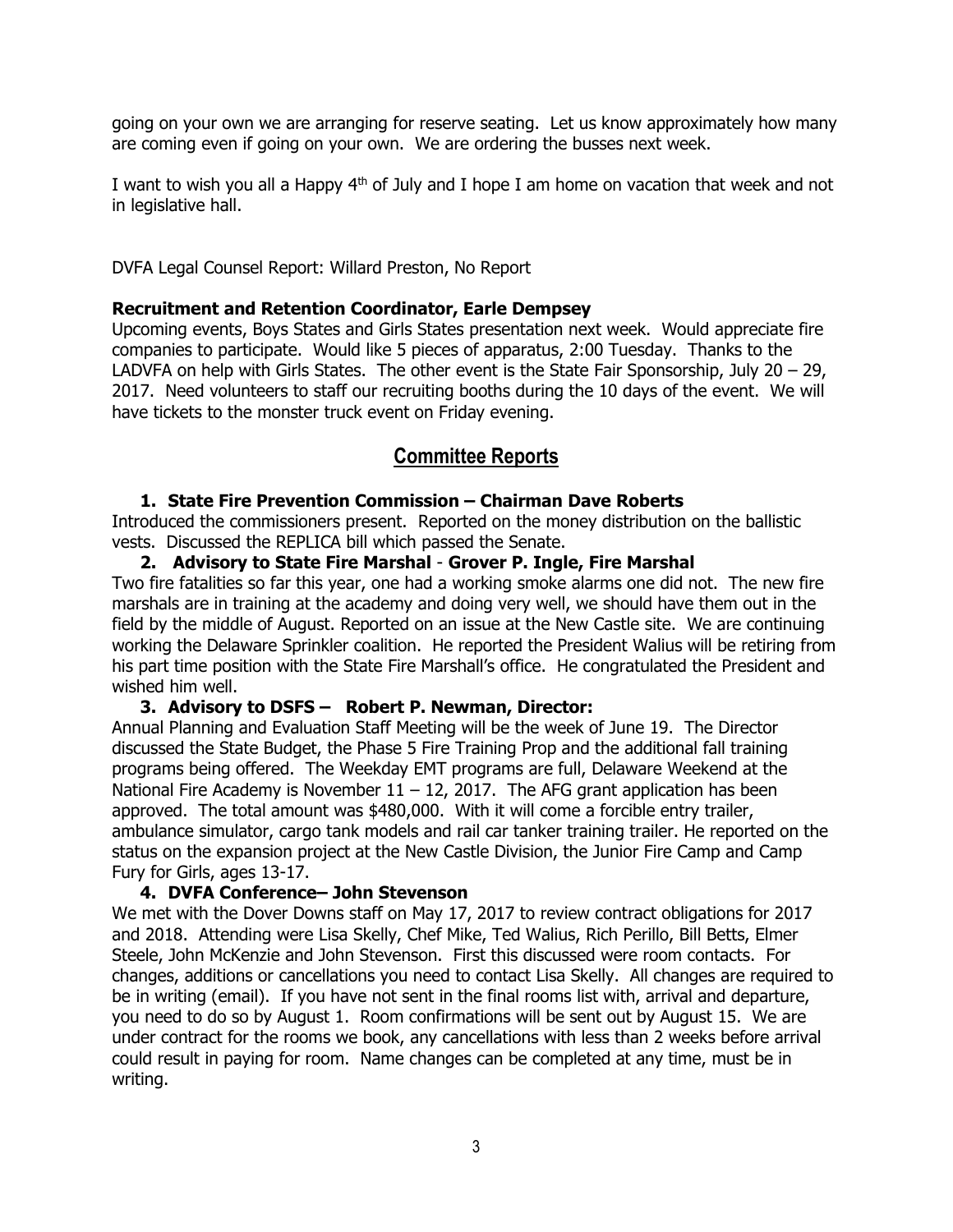DVFA Obligations: We must spend \$75,000 on food and beverages in 2017. This does not include service charges. We must spend \$60,000 in 2018. Bar charges are \$12,000, this does not include offsite bars. Cash bar have a bartender fee starting at \$75.00 for the first 2 hours. Estimated cash bar fees could be a minimum of \$2500.00 to cover bartender cost. 2017 had an option for Monday, EMS elected to opt out of Monday. Monday was turned back to the hotel. In the past, the choir has used the hotel for practice on Monday. The room is rented out, it will not be available for practice. 2018 has an option for Tuesday. If it is elected to opt out then the only event we will have on Tuesday is the Past President's dinner. This could result in us paying for rooms Tuesday to have the seminars and office.

Each room has a cost factor. Cost for the full ballroom is \$18,000 per event. The ball room is broken down into A, B and C rooms depending on which one is used. Food and beverage cost includes room cost, administrative fees, and room set up fees. Dover Downs possible charge for the room if food and beverage cost does not offset the events. The food and beverages at our luncheons, past president's dinner, meet your hose, fire police dinner, Ladies hospitality, EMS banquet offset the cost of all the rooms we use now. Any changes in our food and beverage could result in us being charged a penalty fee if the DVFA does not meet the agreed upon contract expenditure. 53 fire companies stayed at the hotel last year. The DVFA takes up to 90% of the meeting space. This does not include the outside exhibits which they do not charge for.

Vendor set up starts Tuesday morning at 0730. There will be not security on Monday evening. Forms are on the website. All men's registration forms are due back by August 8. Ladies have an earlier date. Check the website after 5 days for the names. Keep checking back for updates on EMS Training and seminars, still trying to finalize some. HOT training is partnered with the DSFS using the new simulator. The Director and Warren are working on the sign up.

I'm not recommended to reinstate the parade. A committee should be appointed to come back with a recommendation on the parade or to progress into a more social event to support fire prevention and public education. A muster could be held along with this.

2019 and beyond. New incoming President Rich Perillo will need to appoint a committee to review the direction this association is going in the future around the conference and come back with recommendations. A site selection committee can then be appointed to select a conference site and finalize a contract for 2019 and beyond.

#### **5. Wake up Delaware – Paul Eichler**

Wake up Delaware has no inventory of smoke alarms. We have been awarded a \$200,000 grant for a smoke detector program with some specific requirements. It is the recommendation of the Wake up Delaware Committee that we just sit on this for now until we get some further clarification. If you have been contacted by the Red Cross who has been running a smoke detector program, please feel free to pass my name (Paul Eichler) and contact information on to them. We would be more than happy to work with them. The next meeting of the Delaware Sprinkler Coalition will be on Friday, June 30 at the DSFS, Dover site.

#### **6. Financial Committee – Dan Burris**

A proposed budget has been put together. Keep in mind this is a 11 month budget. Be happy to work together with George to finalize the report.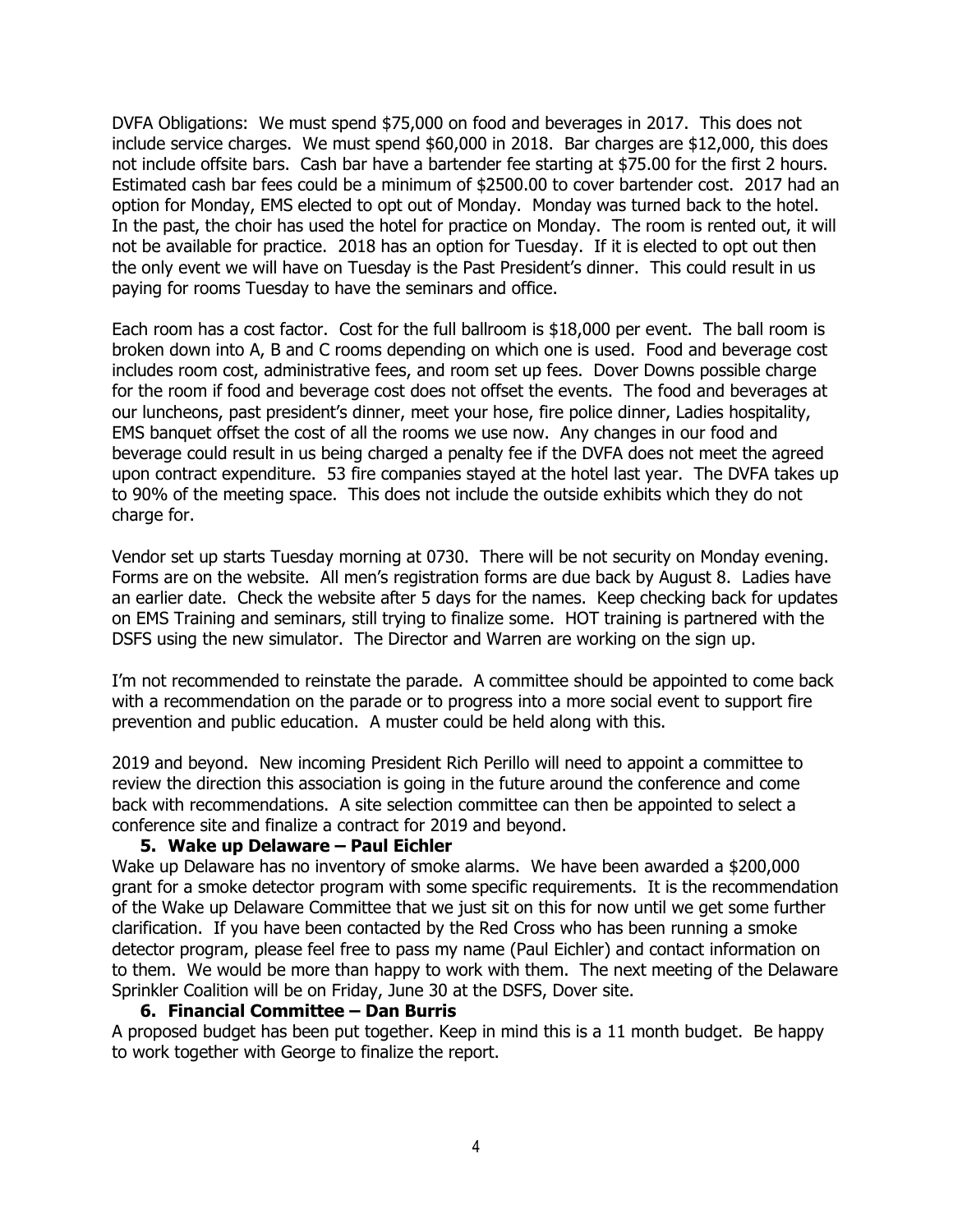#### **7. Out of State Coordinators – Steve Austin,**

Many event are coming up they are MSFA on June 19, CVVFA August 4 at McConnelsburg, PA, followed by the WV convention in the Wheeling area. If anyone is interested in going please contact me with any information.

#### **8. DVFA Foundation – Steve Austin**

After conversation with Vice Chairman Jim Cubbage we made the decision to remove J. Allen Metheny from the foundation Board of Directors. We have notified all the director of that decision. We want to thank LADVFA President Lynn Warner for appointing Carol Walton to the Foundation to take the place of Vicki Ford who job change caused her to resign from the Foundation. Carol attended her first meeting and was immediately appointed as Secretary. Dave Majewski was appointed to an assessment committee to replace J. Allen Metheny.

#### **9. Law and Legislative – Bruce Ennis**

He reported on REPLICA, SERT, SB68 and the Budget including that there has been two shortages in the past in Grant in Aids under the Equalization Formula that is you add up have approximately \$1 million dollars. Executive Manager added information on three other bills, one with no bill number allows career firefighters of volunteer fire companies to join the Municipal Police and Firefighter's Pension Plan, the second is HB192 for EMT License plates that has been held until next session, and SB91 a bill requiring CO Detectors to be installed in all lodging establishments.

#### **10.Permanent Memorial – Dan Burris**

Dan reported on the statute for the monument for the memorial.

Recognition of Past Presidents  $-1$ <sup>st</sup> Vice President Richard Perillo

- [ ] Emanuel J. Harkins, 14, 1967
- [ ] Arthur I. Guessford, 24, 1973
- [ ] Raymond H. McCall, 3, 6 & 12, 1979
- [ ] William G. Walton, Sr. 16, 1982
- [] Lawrence Mergenthaler, 21, 1985
- [ ] Thomas V. Baker, Sr., 57, 1986
- [ X] Edwin S. Barlow, 20, 1991
- [ ] Elmer B. Steele, 81, 1993
- [ X] Harry E. Warner, Jr., 25, 1994
- [ ] J. Allen Metheny, 51, 1995
- [ ] Lynn J. Rogers, 85, 1996
- [ ] Michael H. Vincent, 87, 1999
- [ X] Stephen P. Austin, 7, 8 & 9, 2000
- [ X] James L. Cubbage, Jr., 45, 2001
- [ ] Dale A. Callaway, 85, 2002
- [ X] Jasper H. Lakey, 15, 2003
- 
- [ X] Marvin C. Sharp, 42, 2004<br>[ X] Raymond T. Stevens, 88, 2 Raymond T. Stevens, 88, 2005
- [ X] Kennard L. Pyle, 4 & 24, 2006
- [ X] Alan F. Robinson, Jr., 44, 2007
- [ X] Ronald H. Marvel, 87, 2008
- [ X] Warren F. Jones, 16, 2009
- [ ] Kevin L. Wilson, 45, 2010
- [ X] William Tobin, 89, 2011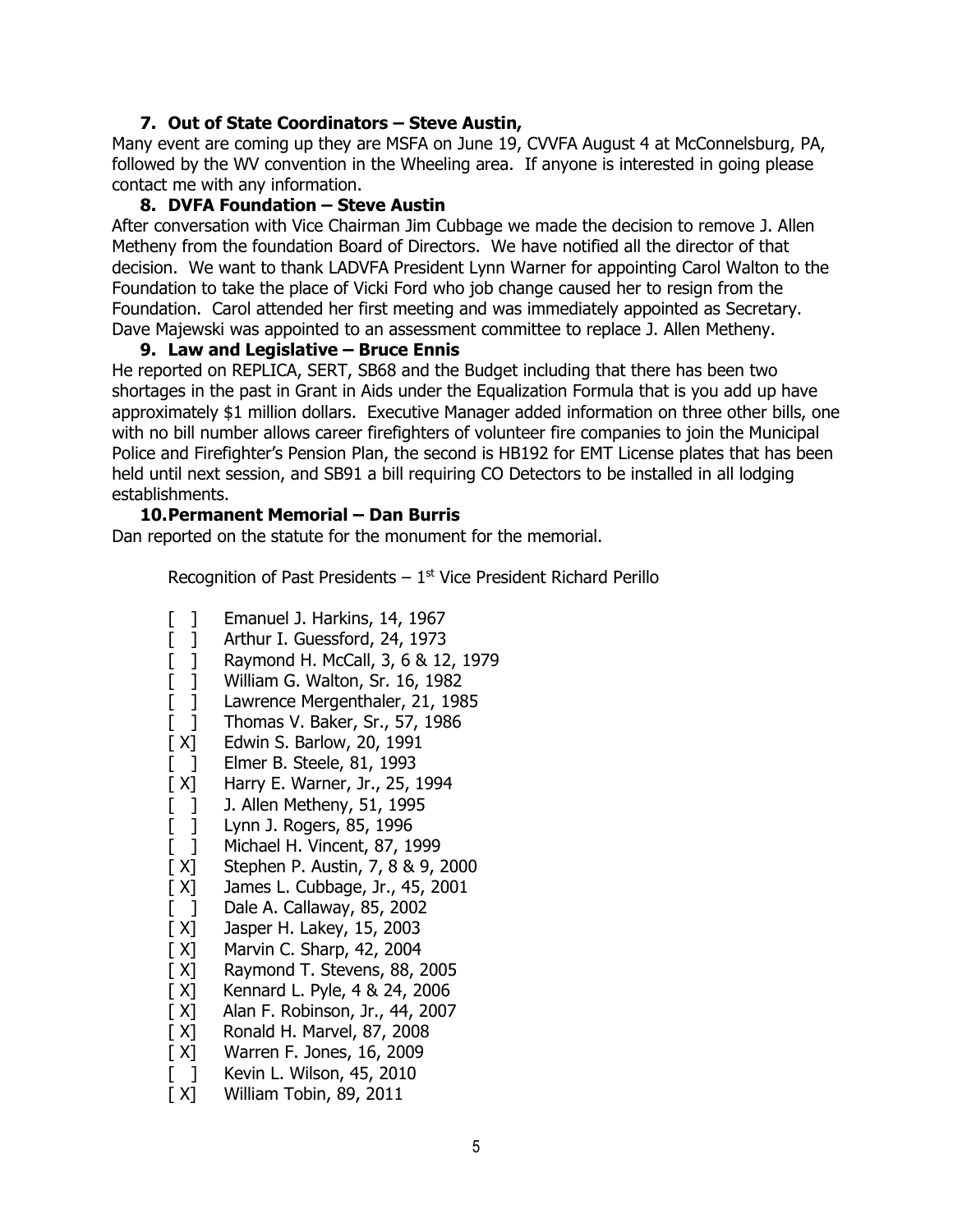- [X] Charles Frampton, 11, 2012
- $[X]$  Charles Boyer, 46, 2013
- [X] Richard Toulson, 87, 2014
- [ X] Anthony Guzzo, 19, 2015
- [X] Joseph Zeroles, 47, 2016

### **President Emeritus**

- [X] Louis J. Amabili, 19
- [ ] C. Bryan Bennett, 87
- [ ] J. Benjamin Roy, Jr., 43
- [X ] Bruce C. Ennis, 44
- [ ] Joseph R. Biden, Jr. US Vice President
- [ ] Michael Castle

Recognition of current Fire Company Presidents and Chiefs

# **Affiliated Organizations/ Agency Representatives**

#### **Ladies' Auxiliary:**

#### Introduced her Officers, Past Presidents, and County Officers in attendance. She spoke about honoring President Lois Pearson at this year's conference. One of the ways was the selling of a green shirt with an Angel on it. As reported Vicki Ford has resigned from the Foundation and Carol Walton has taker her place. Also, we are sadden by the loss of Virginia Yeager, we are not replacing her as conference secretary this year. Pam Ingle will take Virginia spot on the installation committee for the joint ceremony. She thanked the DVFA for all their help and support this year.

#### Reported on the June 22 meeting and Expo at Harrington. Please advise all chiefs that there will be a vote on the Mayday Policy at this meeting. August 20 is the State Chiefs Chicken Barbeque in Greenwood. At the Conference meeting in September the guest speaker will be Bobby Halton from FDIC. He reported the State Chiefs Treasurer, Ronny Marvel successfully did a dive save on a young man who had drown in Seaford.

Not Present

### **State Ambulance Association:**

Reported on their next meeting on June 22.

### **DVFA Mutual Relief Association Bill Tobin**

Thanked all the companies for inviting us to come and do a presentation. If you want us to come to your fire companies or Auxiliaries please contact Gini Tice.

#### **State Fire Chiefs:** Terry Jester, President

**Lynn Warner, 1st Vice President** 

#### **State Fire Police: Marty Redington, President**

**Amy Yonko, 1st Vice President** 

#### 6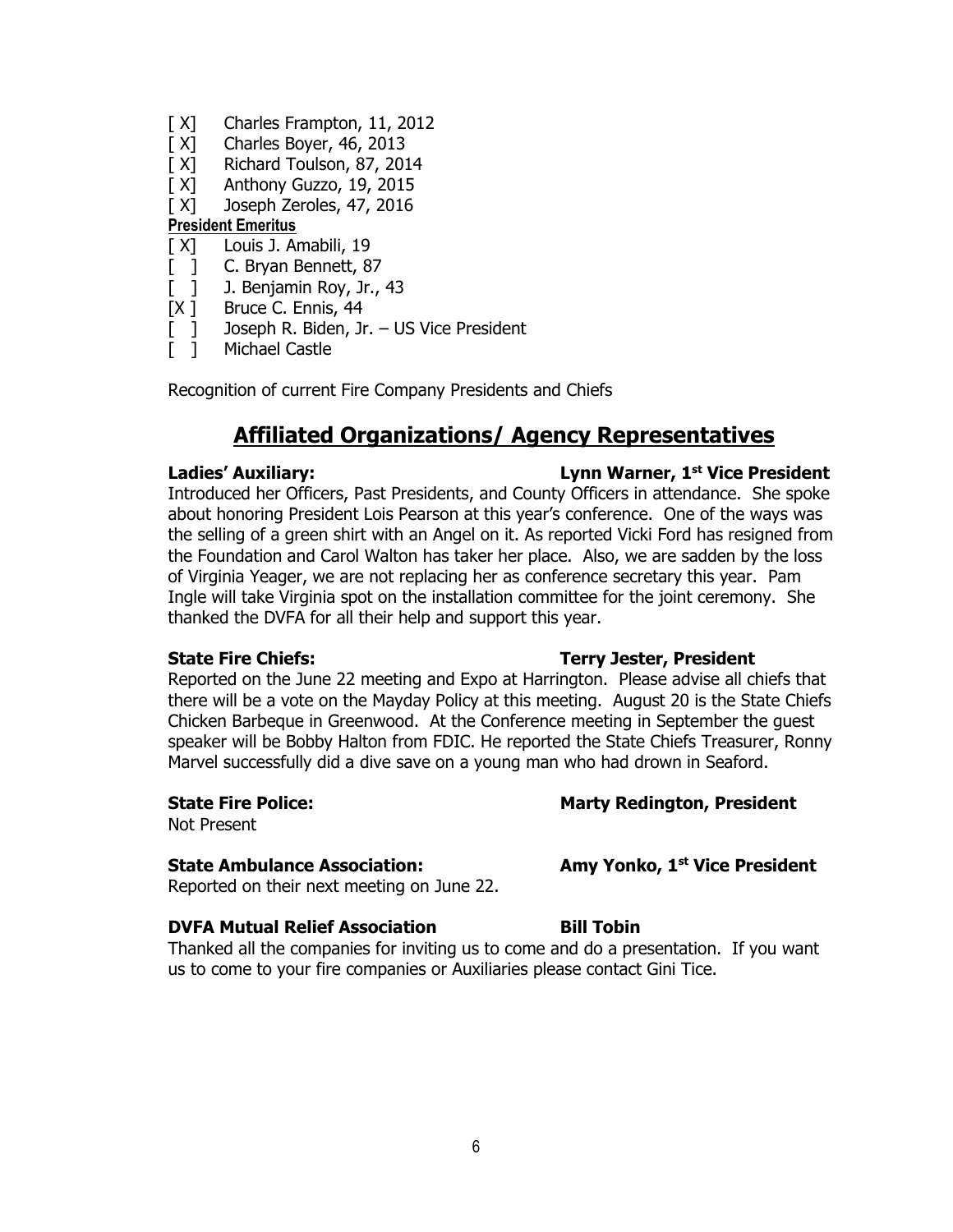# **Communications**

The following communications were received and are summarized by the Executive Manager Warren Jones

Letter from Brandywine Hundred supporting Richard Perillo for President of the DVFA Letter from SCVFA supporting Elmer Steele for Secretary of the DVFA

Letter from SCVFA supporting Clay Yocum for 2<sup>nd</sup> Vice President

Letters from the following for Delegates and Alternates:

Carlisle, Marydel, Clayton, Holloway Terrace, Little Creek, Volunteer Hose, Roxana, Good Will, Bowers, Harrington, South Bowers, Houston, Wilmington Manor, Indian River, Brandywine Hundred and Cranston Heights.

Letter from Bethany Beach with reference to not having an appointed delegate at this time Letter from the Greenwood Fire Company requesting reconsideration of the canceling of the parade.

Letter from the Ellendale Fire Company supporting Norman Jay Jones for Director of the DVFA Letter from the Laurel Fire Department recommending Elmer Steele for Secretary of the DVFA Letter from the Hartly Fire Company with reference to the suspension of J. Allen Metheny Letter from J. Allen Metheny resigning as Treasurer of the DVFA

Letter from Clayton reference the vote on the parade

Letter from Mill Creek recommending John Fox to be President Emeritus of the DVFA

Motion by Steven Maichle, Second by Joe Zeroles to accept the communications. Motion Passed

### **OLD BUSINESS**

Motion by Charlie Frampton, Second by Tom DiCristofaro to bring the tabled motion off the table for cash bars at the conference. Motion by Michael Brittingham, second by Tom DiCristofaro to have cash bars at the conference. After much discussion, motion to go to cash bars was rescinded.

### **NEW BUSINESS**

Motion by Dan Burris, Second by Les McCourt to make John Fox President Emeritus of the DVFA Motion Passed.

Motion by Joe Jones, Second by Bob Yerkes to support a Standing Statue for the Memorial, Motion Passed

Motion by Harold Brode, Second by Mike Brittingham to have a parade in 2018 and beyond. Motion by Jeff Eisenbrey, Second by Charles Frampton to table the motion for the parade.

Motion to table under a roll call vote was defeated, 33 Yes, 73 No.

Motion to have a parade in 2018 and beyond was decided to by the Parliamentarians to need a 66% vote for passage. The motion was defeated, 45 Yes, 64 No.

Motion by Mike Brittingham, Second by Jon Townley to have a forensic audit done on our books at a cost not to exceed \$75,000. Motion defeated.

After some discussion on the cost. Motion by Mike Brittingham, Second by Jon Townley to have a forensic audit done on our books at a cost not to exceed \$25,000 and not to be done by our current accountant. Motion Passed.